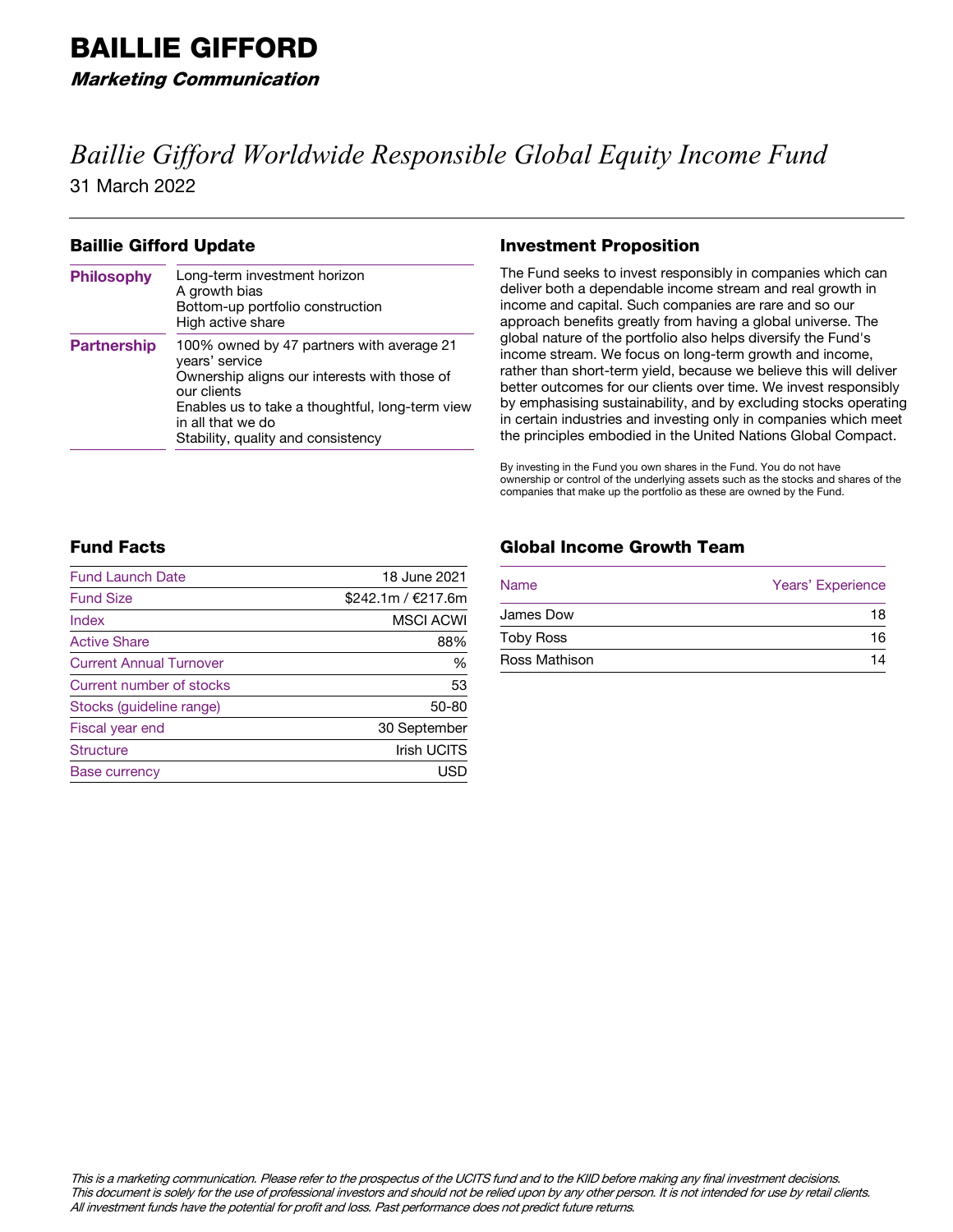### Market environment

The year 2022 started with hopeful signs that the end of the pandemic was near and economic activity accelerating in most regions. The Russian invasion of Ukraine on February  $24<sup>th</sup>$  dramatically altered this positive outlook, with tragic consequences for the Ukrainian population. Commenting on equity markets when a humanitarian tragedy unfolds puts us at risk of being perceived as insensitive, but we have a responsibility to our clients and must report on our activity whilst acknowledging the grave events taking place in Ukraine.

Unsurprisingly, the war in Ukraine has had a strong and negative impact on global equity markets this quarter. The quarter also saw a powerful style rotation, with the cheaper stocks ("Value") performing a lot better than the "Growth" stocks.

### **Performance**

In that volatile market environment, the fund underperformed its benchmark.

There is no doubt that a spike in the oil price will boost short-term profits for the oil companies and investors have been quick to buy their shares. Our lack of holding in that sector cost us in relative performance terms. The important question is: have the long-term prospects for energy companies changed materially? We don't think so. If anything, we believe that the current crisis will accelerate the energy transition.

The style rotation in the quarter explains how some of our top contributors last year became a drag on performance this quarter. With no dramatic change in long-term growth prospects, the share price moves have often been driven by investors applying a lower valuation multiple to future earnings.

Alternative asset manager Partners Group, technology company SiliconMotion or testing labs group Sonic Healthcare all detracted from performance in the quarter after being amongst the top 5 contributors last year. This is despite results announcements and guidance which did not point to a material change in growth prospects for these companies.

On the more positive side, some of the weaker stocks last year rebounded strongly last quarter: Brazilian stock exchange operator B3 reassured on operational performance and was rewarded with a very strong share price reaction. Similarly, Edenred, the French voucher company, was another strong contributor after announcing very resilient earnings for 2021. Singaporean bank UOB was another contributor as financial stocks benefited from the prospects of rising interest rates.

### **Stewardship**

At a time when international companies are suspending or withdrawing operations from Russia, it is notable that a number of our holdings will continue to pay employees their salary and benefits, for instance Kering and PepsiCo. We consider this to be the responsible action. These companies are doing the right thing by their workers and dependent customers. We applaud but are not surprised by the long-term approach of these companies. It is a manifestation of the strong corporate culture we hold as a core ESG consideration when investing for the long term.

This quarter we continued to engage with Nestle, discussing with their CEO a wide range of ESG issues (responsible marketing, investment in healthy nutrition and packaging). We also had further conversations with Albemarle around their sustainability disclosures and progress towards their IRMA (Initiative for Responsible Mining Assurance) commitments.

### Notable transactions

The only meaningful transaction in the quarter was a complete sale of Kimberly-Clark of Mexico, the leading manufacturer of nappies, tissues and other sanitary products in Mexico. Our investment case assumed that rising household incomes in Mexico would drive growth in spending on the company's products, both in volume terms and through premiumisation. In practice, however, the company has struggled to grow its earnings due to sustained pressure on its input costs and limited success in gaining share in its market. With little prospect that these headwinds will reverse, we have sold out of the company.

Disruption Week investment webinar series, June 21-24. Details & registration:bailliegifford.com/DisruptionWeek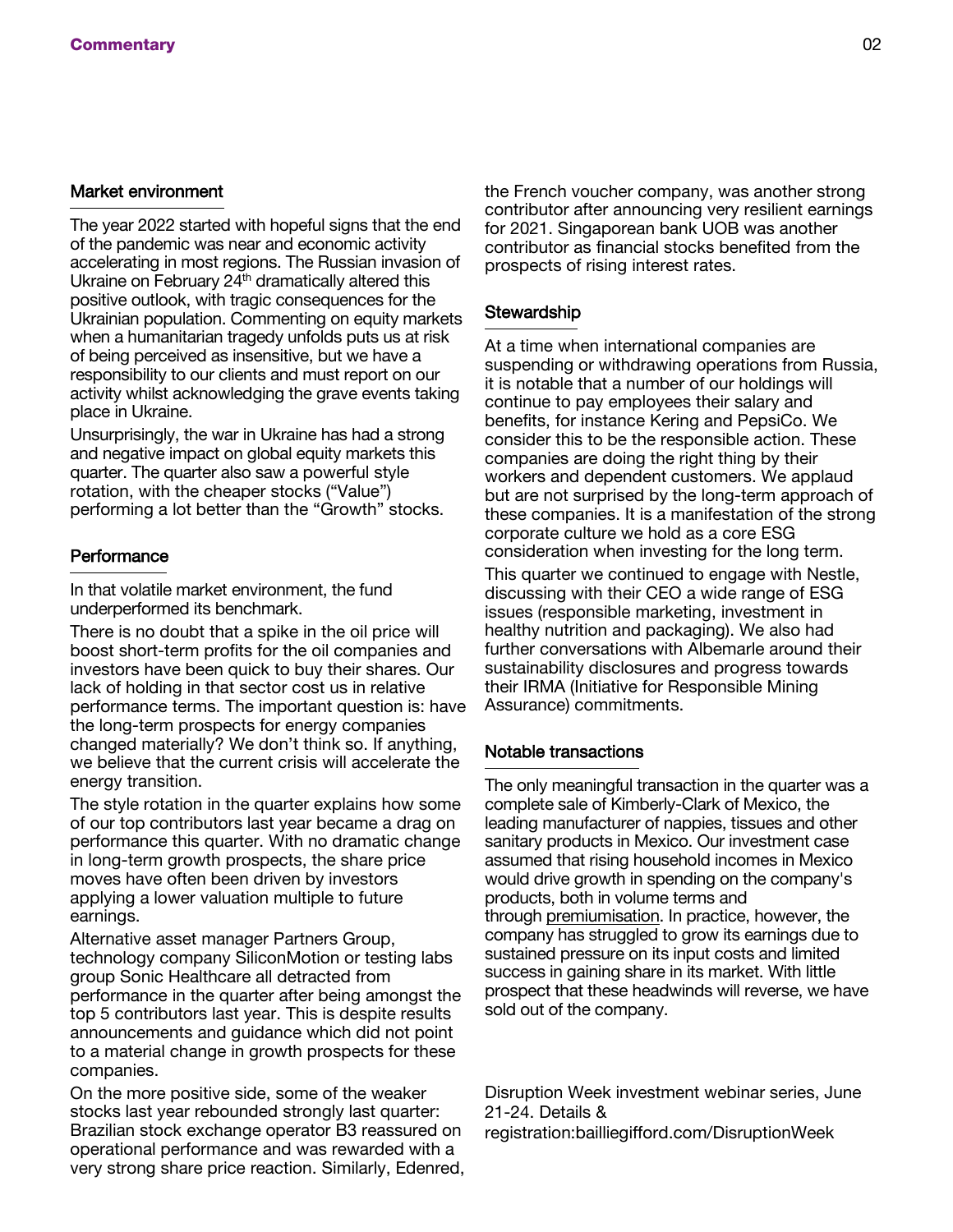Transactions from 01 January 2022 to 31 March 2022.

There were no new purchases during the period.

# Complete Sales

| <b>Stock Name</b>        | <b>Transaction Rationale</b>                                                                                                                                                                                                                                                                                                                                                                                                                                                                                                                                                                                                                                                                                                                                                                                                                                                                                                                                                                                                                                                                                                                                                                                                                                                                                                                                                                                                                                                                                                                                                                                                |
|--------------------------|-----------------------------------------------------------------------------------------------------------------------------------------------------------------------------------------------------------------------------------------------------------------------------------------------------------------------------------------------------------------------------------------------------------------------------------------------------------------------------------------------------------------------------------------------------------------------------------------------------------------------------------------------------------------------------------------------------------------------------------------------------------------------------------------------------------------------------------------------------------------------------------------------------------------------------------------------------------------------------------------------------------------------------------------------------------------------------------------------------------------------------------------------------------------------------------------------------------------------------------------------------------------------------------------------------------------------------------------------------------------------------------------------------------------------------------------------------------------------------------------------------------------------------------------------------------------------------------------------------------------------------|
| Kimberly-Clark De Mexico | This business is the leading manufacturer of nappies, tissues and other sanitary products in Mexico.<br>It is a family-controlled company, with a long-term mindset and a clear commitment to paying<br>dividends. Our investment case has been based on the assumption that rising household incomes in<br>Mexico would drive growth in spending on the company's products, both in volume terms and<br>through premiumisation. We also expected the company to deliver growth by investing in new<br>product categories, and potentially by building a larger business outside Mexico. All of these<br>opportunities should have driven earnings and dividend growth. In practice, however, our<br>investment case has not worked and the dividend per share today is broadly the same as it was five<br>years ago, in fact it has fallen in real terms. The company has struggled to grow its earnings due to<br>sustained pressure on its input costs such as oil and paper, and the depreciation of the Mexican<br>currency. Its attempts to diversify categories and expand overseas have had little success. And it<br>has proved difficult to grow revenue in its domestic market, perhaps because its market share is<br>already so high. Re-evaluating the investment case, the company's growth is too reliant on factors<br>outside its own control. We see little reason to believe the headwinds it faces will reverse, indeed<br>they may intensify given the outlook for continued commodity inflation. We decided there are better<br>opportunities elsewhere in the portfolio and therefore dis-invested. |
|                          |                                                                                                                                                                                                                                                                                                                                                                                                                                                                                                                                                                                                                                                                                                                                                                                                                                                                                                                                                                                                                                                                                                                                                                                                                                                                                                                                                                                                                                                                                                                                                                                                                             |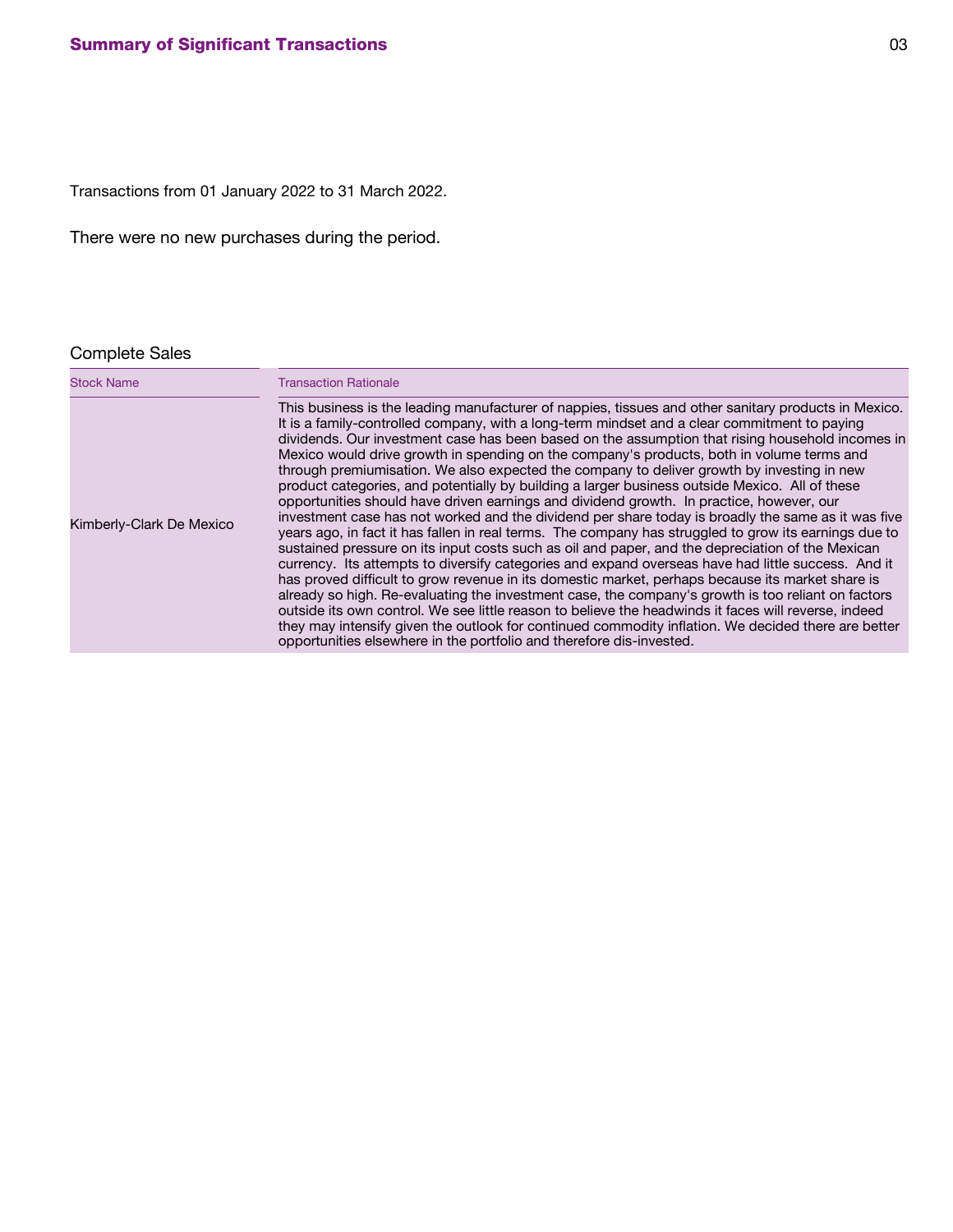### **Sector Exposure**



|                |                               | $\%$ |
|----------------|-------------------------------|------|
|                | <b>Industrials</b>            | 22.2 |
| 2              | <b>Information Technology</b> | 21.0 |
| 3              | <b>Financials</b>             | 18.1 |
| $\overline{4}$ | <b>Health Care</b>            | 13.5 |
| 5              | <b>Consumer Staples</b>       | 12.3 |
| 6              | <b>Consumer Discretionary</b> | 5.7  |
|                | <b>Communication Services</b> | 3.1  |
| 8              | <b>Materials</b>              | 2.4  |
| 9              | <b>Utilities</b>              | 1.3  |
| 10             | Cash                          | 0.3  |
|                |                               |      |

# **Top Ten Holdings**

|                | <b>Holdings</b>              | % of Total Assets |
|----------------|------------------------------|-------------------|
|                | Novo Nordisk                 | 4.6               |
| $\overline{2}$ | <b>United Parcel Service</b> | 3.8               |
| 3              | Microsoft                    | 3.7               |
| $\overline{4}$ | <b>TSMC</b>                  | 3.5               |
| 5              | Fastenal                     | 3.5               |
| 6              | Roche                        | 3.3               |
| 7              | <b>Nestlé</b>                | 3.3               |
| 8              | Procter & Gamble             | 3.2               |
| 9              | <b>Sonic Healthcare</b>      | 3.0               |
| 10             | Schneider Electric SA        | 2.8               |

Geographic Exposure



|                |                      | %    |
|----------------|----------------------|------|
| 1              | <b>United States</b> | 38.2 |
| $\overline{2}$ | Switzerland          | 10.7 |
| 3              | <b>UK</b>            | 8.0  |
| $\overline{4}$ | Taiwan               | 6.1  |
| 5              | France               | 5.8  |
| 6              | Australia            | 4.8  |
| $\overline{7}$ | <b>Denmark</b>       | 4.6  |
| 8              | Germany              | 3.3  |
| 9              | China                | 3.3  |
| 10             | Hong Kong            | 2.9  |
| 11             | <b>Others</b>        | 11.9 |
| 12             | Cash                 | 0.3  |
|                |                      |      |

# **Portfolio Characteristics**

|                                  | Fund |
|----------------------------------|------|
| Number of geographical locations | 18   |
| Number of sectors                |      |
| Number of<br>industries          | 30   |

Source: FactSet, MSCI.

We have provided these characteristics for information purposes only. In particular, we do not think index relative metrics are suitable measures of risk.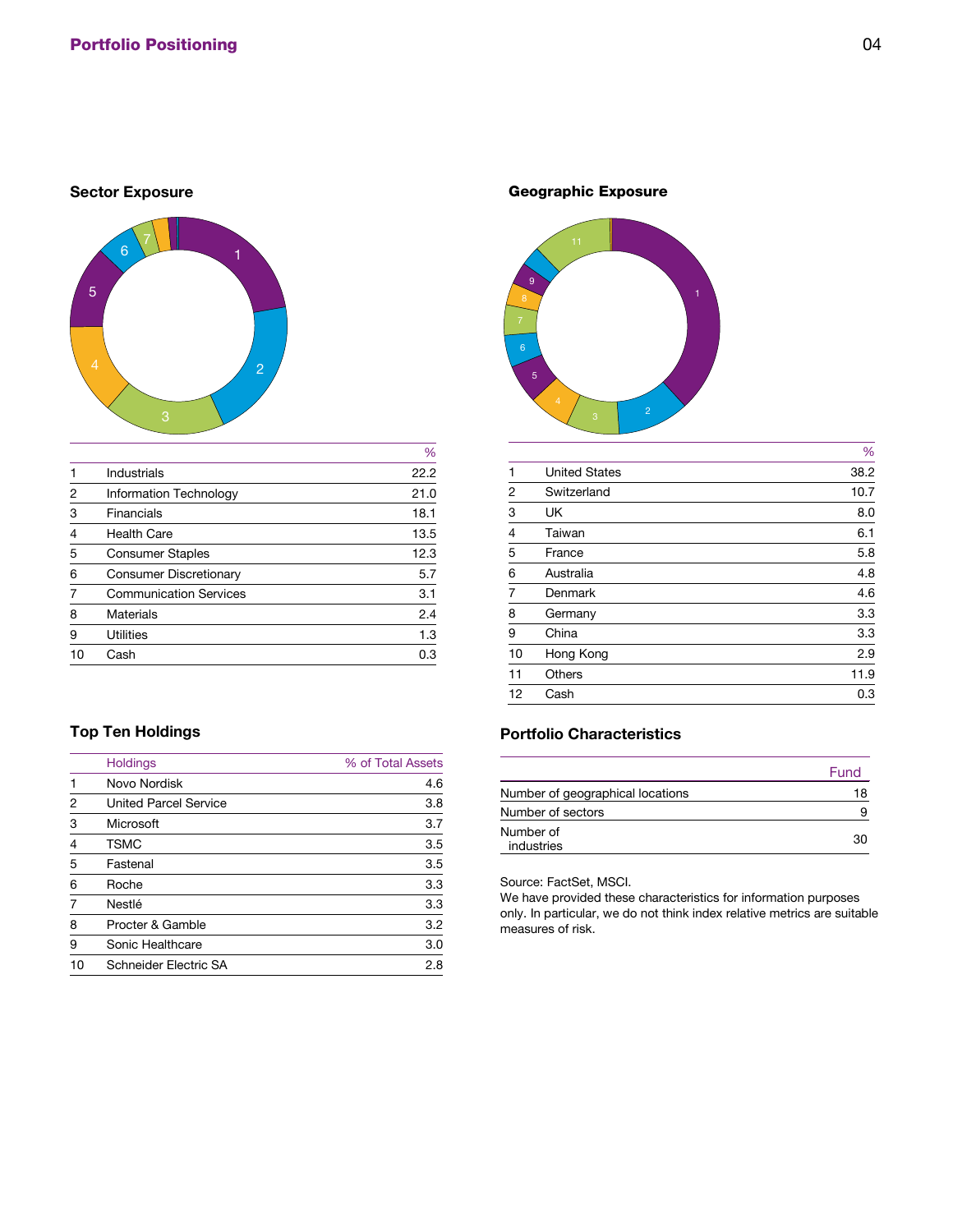# Voting Activity

| <b>Votes Cast in Favour</b> |  |                 | <b>Votes Cast Against</b> |               |  |
|-----------------------------|--|-----------------|---------------------------|---------------|--|
| Companies                   |  | 9 Companies     |                           | 5 Companies   |  |
| <b>Resolutions</b>          |  | 104 Resolutions |                           | 7 Resolutions |  |

| The long arc to decarbonisation remains intact                                      |
|-------------------------------------------------------------------------------------|
| National energy security will accelerate the adoption of non-fossil fuel sources    |
| Supply chains must evolve from price and speed objectives to deliver ESG resilience |

Please consider all of the characteristics and objectives of the fund as described in the Key Investor Information Document (KIID) and prospectus before making a decision to invest in the Fund. For more information on how sustainability issues, such as climate change are considered, see bailliegifford.com.

# Company Engagement

| <b>Engagement Type</b>        | Company                                            |  |
|-------------------------------|----------------------------------------------------|--|
| <b>Corporate Governance</b>   | Hargreaves Lansdown plc, Kering SA                 |  |
| Environmental/Social          | Midea Group Co., Ltd.                              |  |
| <b>AGM or EGM Proposals</b>   | Apple Inc., Dolby Laboratories, Inc., Kering<br>SA |  |
| <b>Executive Remuneration</b> | Amadeus IT Group, S.A., Edenred SA                 |  |
|                               |                                                    |  |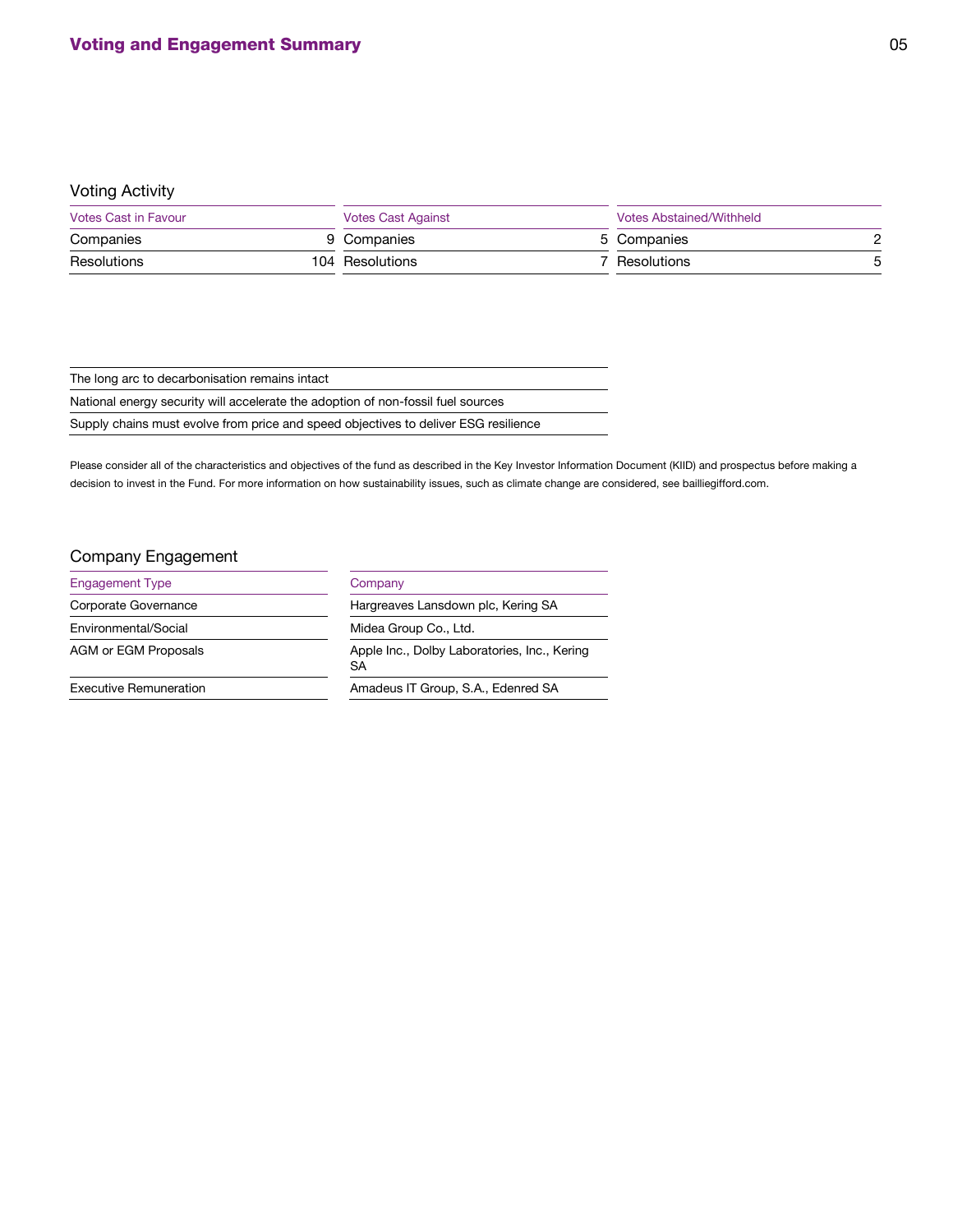| <b>Asset Name</b>              | Fund % |
|--------------------------------|--------|
| <b>Novo Nordisk</b>            | 4.6    |
| <b>United Parcel Service</b>   | 3.8    |
| <b>Microsoft</b>               | 3.7    |
| <b>TSMC</b>                    | 3.5    |
| Fastenal                       | 3.5    |
| Roche                          | 3.3    |
| <b>Nestlé</b>                  | 3.3    |
| <b>Procter &amp; Gamble</b>    | 3.2    |
| <b>Sonic Healthcare</b>        | 3.0    |
| <b>Schneider Electric SA</b>   | 2.8    |
| Apple                          | 2.8    |
| PepsiCo                        | 2.7    |
| <b>Partners</b>                | 2.6    |
| Albemarle                      | 2.4    |
| <b>Watsco</b>                  | 2.4    |
| Deutsche Boerse                | 2.3    |
| <b>Analog Devices</b>          | 2.1    |
| <b>Admiral Group</b>           | 2.0    |
| B <sub>3</sub>                 | 2.0    |
| <b>Atlas Copco</b>             | 1.9    |
| <b>Wolters Kluwer</b>          | 1.9    |
| Carsales.com                   | 1.8    |
| Edenred                        | 1.8    |
| <b>CH Robinson</b>             | 1.7    |
| <b>United Overseas Bank</b>    | 1.6    |
| <b>Anta Sports Products</b>    | 1.6    |
| <b>National Instruments</b>    | 1.6    |
| <b>Silicon Motion</b>          | 1.5    |
| Experian                       | 1.5    |
| Kuehne & Nagel                 | 1.5    |
| GlaxoSmithKline                | 1.5    |
| <b>Cisco Systems</b>           | 1.4    |
| <b>AJ Gallagher</b>            | 1.4    |
| Hong Kong Exchanges & Clearing | 1.3    |
| <b>Greencoat UK Wind</b>       | 1.3    |
| Cullen/Frost Bankers, Inc.     | 1.3    |
| <b>NetEase</b>                 | 1.3    |
| Kering                         | 1.2    |
| Medtronic                      | 1.1    |
| Valmet                         | 1.1    |
| <b>Starbucks Corp</b>          | 1.1    |
| <b>Want Want China</b>         | 1.1    |
| T. Rowe Price Group, Inc.      | 1.1    |

| <b>Asset Name</b>         | Fund % |
|---------------------------|--------|
| <b>TCI Co</b>             | 1.1    |
| <b>SAP</b>                | 1.0    |
| <b>AVI</b>                | 1.0    |
| Linea Directa Aseguradora | 0.9    |
| Midea                     | 0.9    |
| <b>Dolby Laboratories</b> | 0.9    |
| <b>Hiscox</b>             | 0.9    |
| <b>USS</b>                | 0.9    |
| Hargreaves Lansdown       | 0.8    |
| <b>Amadeus IT Group</b>   | 0.6    |
| Cash                      | 0.3    |
| <b>Total</b>              | 100.0  |
|                           |        |

Total may not sum due to rounding.

Please note the fund information contained within this document is confidential, proprietary information and should be maintained as such and not disseminated. The content is intended for information purposes only and should not be disclosed to other third parties or used for the purposes of market timing or seeking to gain an unfair advantage.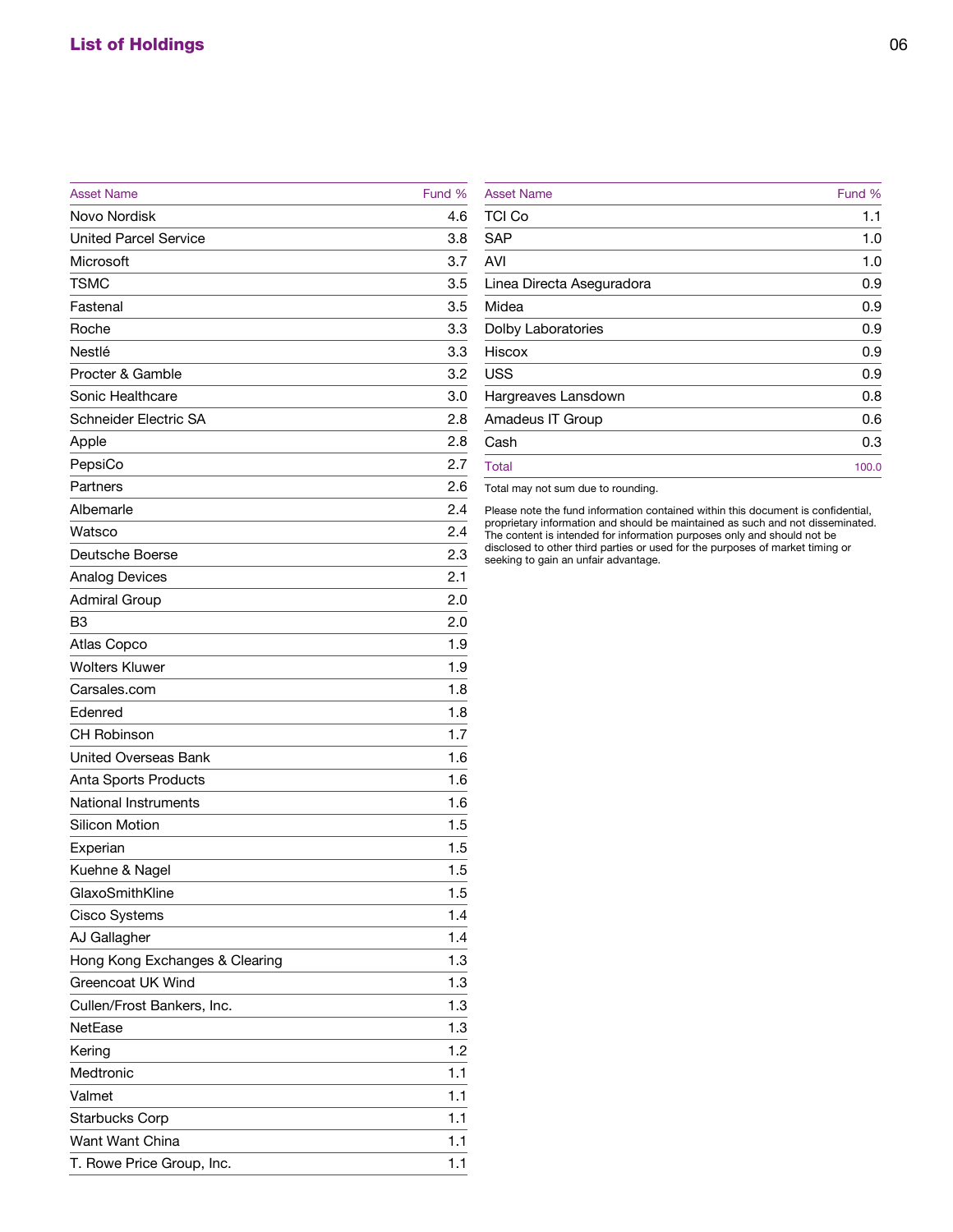### **Active Share Classes** 07

| <b>Share Class</b>           | <b>Share Class</b><br><b>Inception</b><br><b>Date</b> | <b>ISIN</b>   | <b>Bloomberg SEDOL</b> |         | <b>WKN</b>         | <b>Valoren</b> | <b>Annual Management</b><br>Fee $(\% )$ | <b>Ongoing Charge</b><br>Figure $(\% )$ |
|------------------------------|-------------------------------------------------------|---------------|------------------------|---------|--------------------|----------------|-----------------------------------------|-----------------------------------------|
| Class B EUR Acc              | 18 June 2021                                          | IE00BNTJ9L23  | <b>BAGEIBE</b>         | BNTJ9L2 | A3CNMC             | 111903237      | 0.25                                    | 0.40                                    |
| Class B USD Acc 18 June 2021 |                                                       | IF00BNT.I9M30 | <b>BAGEIBU</b>         | BNTJ9M3 | A3CNMD             | 111903225      | 0.25                                    | 0.40                                    |
| Class B USD Inc.             | 18 June 2021                                          | IF000B57P571  | <b>BAGEIBB</b>         | 0B5ZP5Z | A3CPH <sub>2</sub> | 112223828      | 0.25                                    | 0.40                                    |
| Class B EUR Inc.             | 18 June 2021                                          | IE00044Y5V41  | <b>BAGEIBR</b>         | 044Y5V4 | A3CPH <sub>3</sub> | 112223842      | 0.25                                    | 0.40                                    |
| Class B GBP Inc.             | 18 June 2021                                          | IE000TCFRGS6  | <b>BAGEIBG</b>         | 0TCFRGS | A3CQ3H             | 112201622      | 0.25                                    | 0.40                                    |
| Class B GBP Acc 18 June 2021 |                                                       | IE000WUM70S2  | <b>BAGEBGA</b>         | 0WUM70S | A3CQ3G             | 112203379      | 0.25                                    | 0.40                                    |

Our Worldwide funds allow us to offer multi-currency share classes. Share classes can be created on request. Please note that the management fee of the B Acc and Inc share classes is at a reduced rate as specified in the Prospectus, for a limited period of time. Please refer to the Prospectus and Key Investor Information Document for further details. Until the expiry of this offer, the ongoing charges are also reduced.

Charges will reduce the value of your investment. Costs may increase or decrease as a result of currency and exchange rate fluctuations.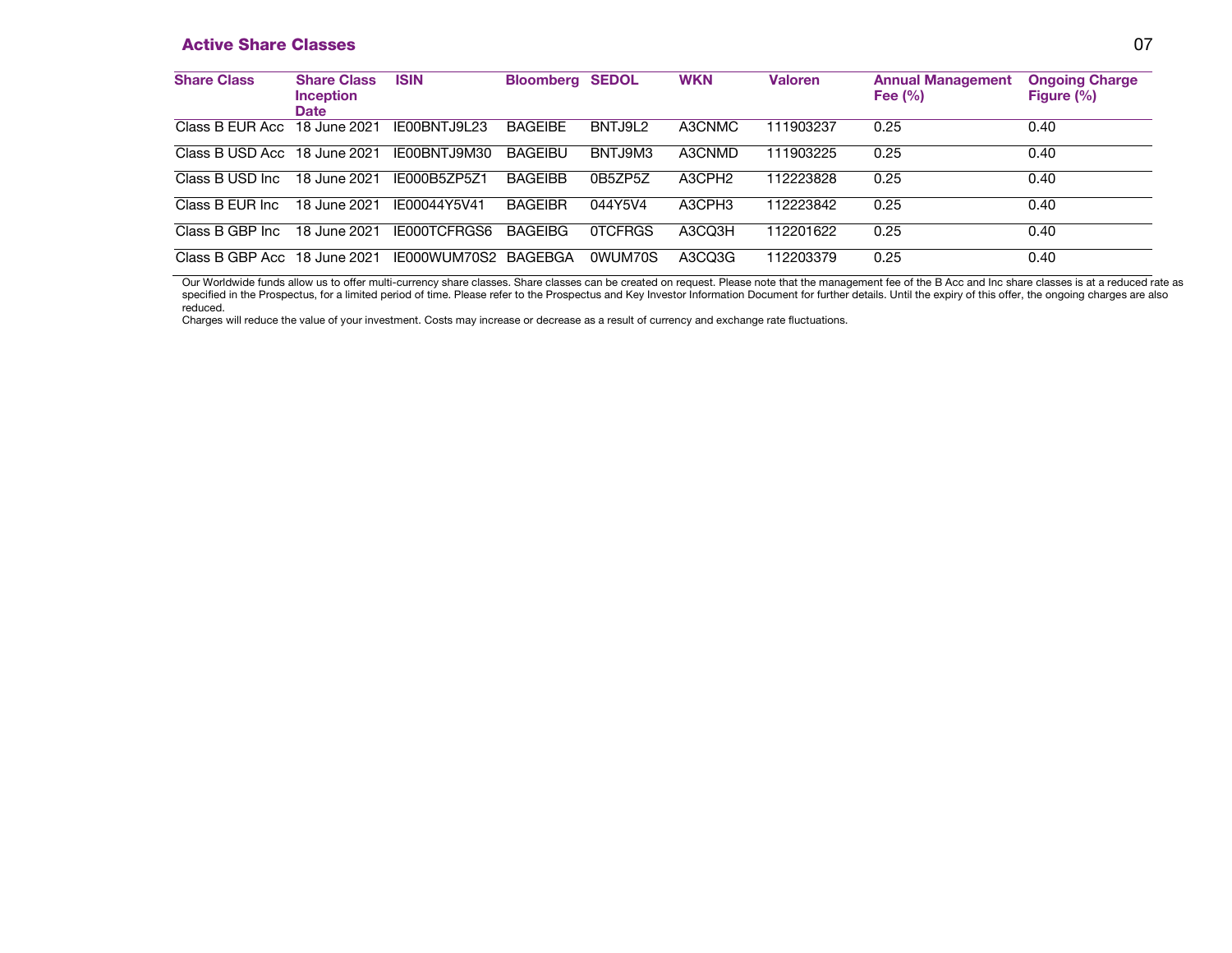**Awards and Ratings**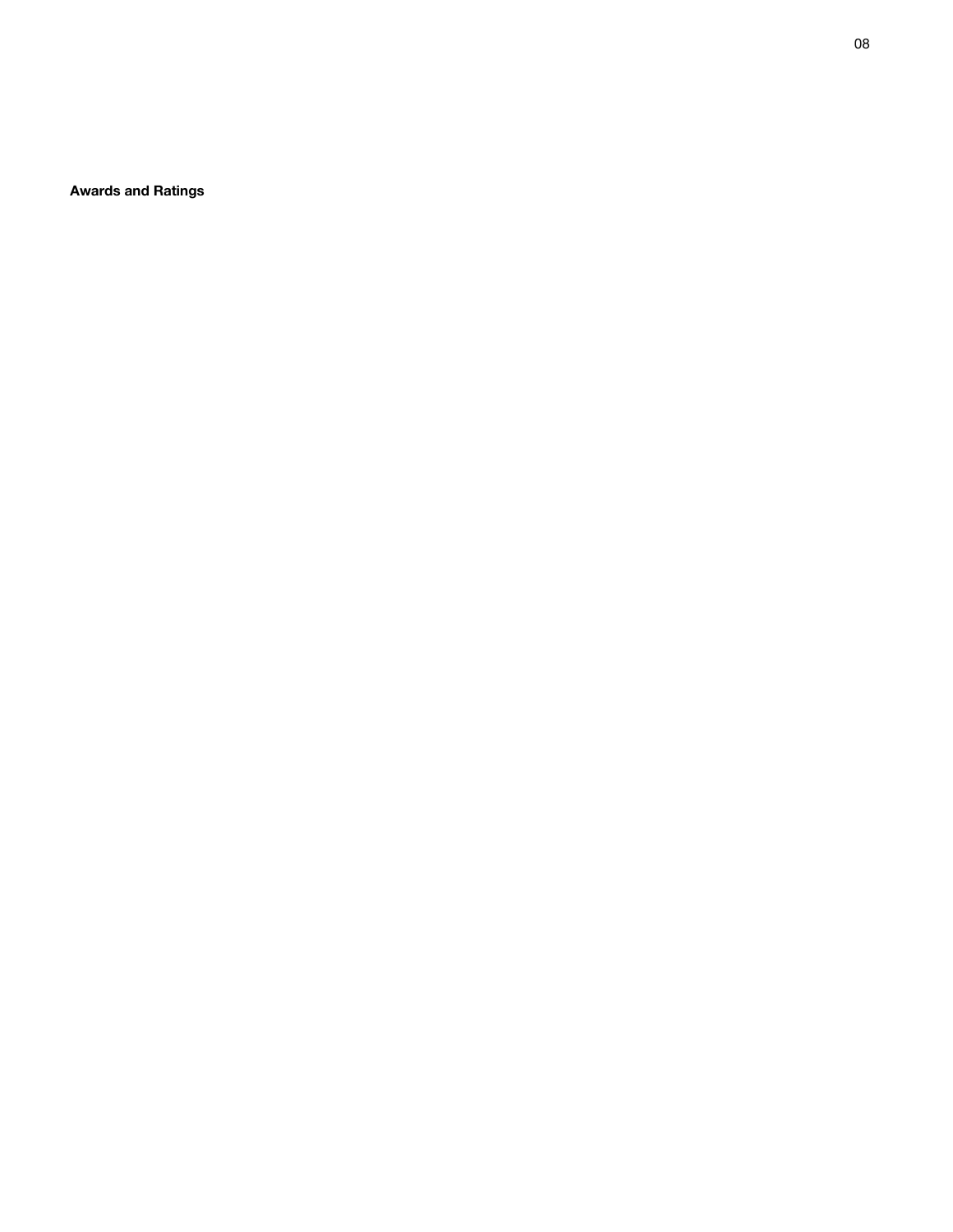#### **Risks and Additional Information**

The Fund is a sub-fund of Baillie Gifford Worldwide Funds PLC which is an established umbrella fund. Its Investment Manager and Distributor is Baillie Gifford Investment Management (Europe) Limited ("BGE"). This document does not provide you with all the facts that you need to make an informed decision about investing in the Fund. Further details of the risks associated with investing in the Fund can be found in the Key Investor Information Document (KIID), or the Prospectus. A Prospectus is available for Baillie Gifford Worldwide Funds plc (the Company) in English, French and German. Key Investor Information Documents (KIIDs) are available for each share class of each of the sub-funds of the Company and in one of the official languages of each of the EU Member States into which each sub-fund has been notified for marketing under the Directive 2009/65/EC (the UCITS Directive). These can be obtained from bailliegifford.com. In addition, a summary of investor rights is available from bailliegifford.com. The summary is available in English.

The sub-funds of the Company are currently notified for marketing into a number of EU Member States under the UCITS Directive. The Company can terminate such notifications for any share class and/or sub-fund of the Company at any time using the process contained in Article 93a of the UCITS Directive.

Nothing in the document should be construed as advice and it is therefore not a recommendation to buy or sell shares.

The Fund invests according to responsible investment criteria and with reference to the ten principles of the United Nations Global Compact for business. Data used to apply the criteria may be provided by third party sources and is based on backward-looking analysis and the subjective nature of non-financial criteria means a wide variety of outcomes are possible. There is a risk that data provided may not adequately address the underlying detail around material non-financial considerations. The Fund's share price can be volatile due to movements in the prices of the underlying holdings and the basis on which the Fund is priced.

The ongoing charges figure is based on actual expenses for the latest financial period. Where the share class has been launched during the financial period and / or expenses during the period are not representative, an estimate of expenses may have been used instead. It may vary from year to year. It excludes the costs of buying and selling assets for the Fund although custodian transaction costs are included. Where a share class has not been seeded an estimate of expenses has been used.

This document contains information on investments which does not constitute independent research. Accordingly, it is not subject to the protections afforded to independent research and Baillie Gifford and its staff may have dealt in the investments concerned. It is classified as advertising in Switzerland under Art 68 of the Financial Services Act ('FinSA').

This document is issued by Baillie Gifford Overseas Limited ("BGO") which provides investment management and advisory services to non-UK clients. BGO is wholly owned by Baillie Gifford & Co. Both are authorised and regulated in the UK by the Financial Conduct Authority. BGO is registered with the SEC in the United States of America, and is licensed with the Financial Sector Conduct Authority in South Africa as a Financial Services Provider. The Fund is authorised in Ireland and regulated by the Central Bank of Ireland.

BGE provides investment management and advisory services to European (excluding UK) clients. It was incorporated in Ireland in May 2018. BGE is authorised by the Central Bank of Ireland as an AIFM under the AIFM Regulations and as a UCITS management company under the UCITS Regulation. BGE is also authorised in accordance with Regulation 7 of the AIFM Regulations, to provide management of portfolios of investments, including Individual Portfolio Management ('IPM') and Non-Core Services. BGE has been appointed as UCITS management company to the following UCITS umbrella company; Baillie Gifford Worldwide Funds plc. Through its MiFID passport, it has established Baillie Gifford Investment Management (Europe) Limited (Frankfurt Branch) to market its investment management and advisory

services and distribute Baillie Gifford Worldwide Funds plc in Germany. Similarly, it has established Baillie Gifford Investment Management (Europe) Limited (Amsterdam Branch) to market its investment management and advisory services and distribute Baillie Gifford Worldwide Funds plc in The Netherlands. Baillie Gifford Investment Management (Europe) Limited also has a representative office in Zurich, Switzerland pursuant to Art. 58 of the Federal Act on Financial Institutions ("FinIA"). It does not constitute a branch and therefore does not have authority to commit Baillie Gifford Investment Management (Europe) Limited. The firm is currently awaiting authorisation by the Swiss Financial Market Supervisory Authority (FINMA) to maintain this representative office of a foreign asset manager of collective assets in Switzerland pursuant to the applicable transitional provisions of FinIA. Baillie Gifford Asia (Hong Kong) Limited 柏基亞洲(香港)有限公司 ("BGA") holds a Type 1 and a Type 2 licence from the Securities and

Futures Commission of Hong Kong to market and distribute Baillie Gifford's range of collective investment schemes to professional investors in Hong Kong. Baillie Gifford International LLC was formed in Delaware in 2005 and is registered with the SEC. It is the legal entity through which BGO provides client service and marketing functions in North America.

Baillie Gifford International LLC, BGE and BGA are a wholly owned subsidiaries of Baillie Gifford Overseas Limited. All information is sourced from Baillie Gifford & Co. All amounts in share

class currency and as at the date of the document unless otherwise stated. All figures are rounded, so any totals may not sum.

Investment markets can go down as well as up and market conditions can change rapidly. The value of an investment in the Fund, and any income from it, can fall as well as rise and investors may not get back the amount invested.

The specific risks associated with the Fund include:

Custody of assets, particularly in emerging markets, involves a risk of loss if a custodian becomes insolvent or breaches duties of care.

The Fund invests in emerging markets where difficulties in dealing, settlement and custody could arise, resulting in a negative impact on the value of your investment.

The Fund has exposure to foreign currencies and changes in the rates of exchange will cause the value of any investment, and income from it, to fall as well as rise and you may not get back the amount invested.

The Fund invests according to responsible investment criteria and with reference to the ten principles of the United Nations Global Compact for business. This means the Fund will not invest in certain sectors and companies and, therefore, the universe of available investments will be more limited than other funds that do not apply such criteria/ exclusions. The Fund therefore may have different returns than a fund which has no such restrictions. Data used to apply the criteria may be provided by third party sources and is based on backward-looking analysis and the subjective nature of non-financial criteria means a wide variety of outcomes are possible. There is a risk that data provided may not adequately address the underlying detail around material non-financial considerations.

Part or all of the expenses of the Fund will be taken from the Fund's capital. This will reduce the capital value of the Fund. The amount of expenses that will be allocated to capital for the current financial period has not yet been determined.

The Fund's share price can be volatile due to movements in the prices of the underlying holdings and the basis on which the Fund is priced.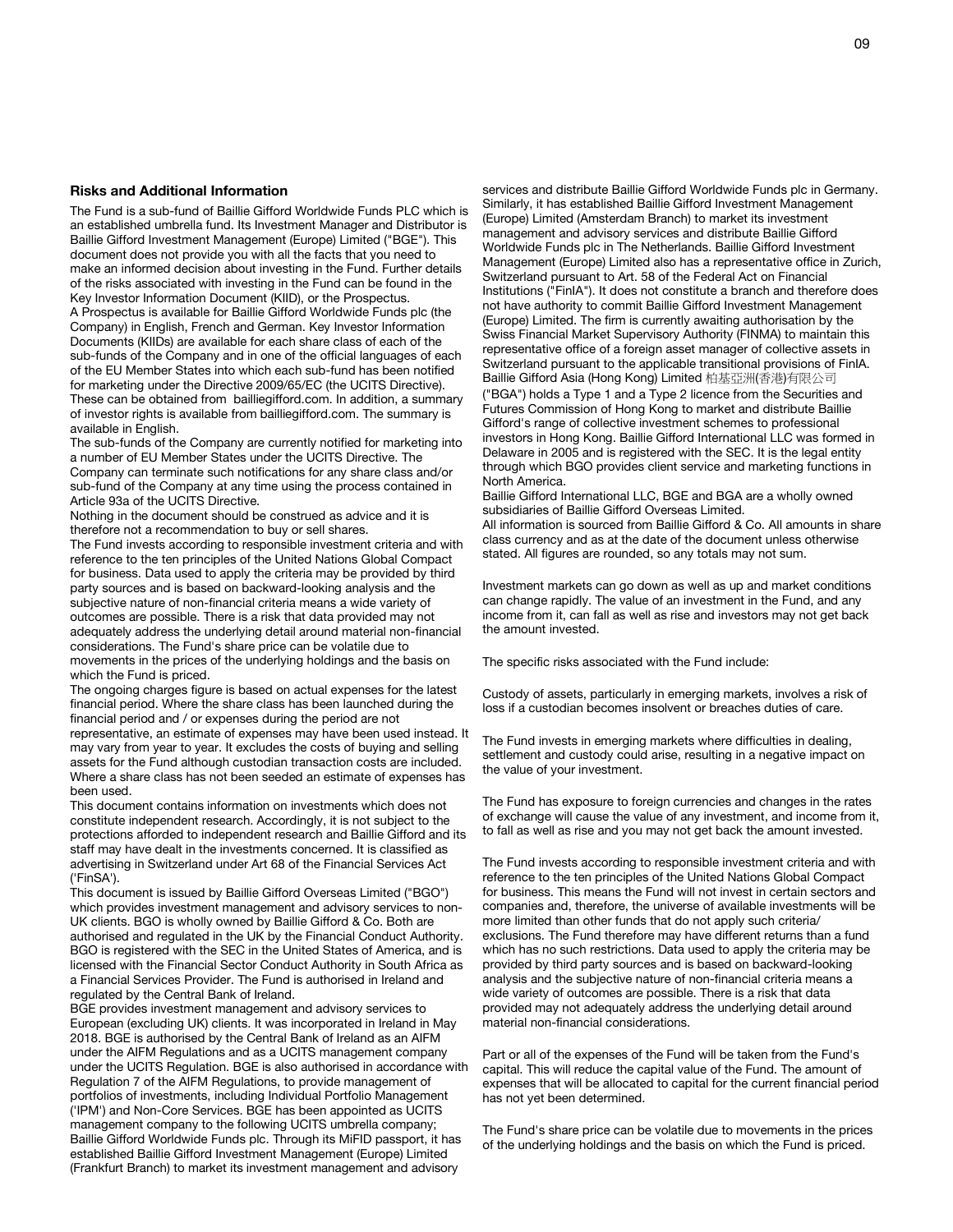Further details of the risks associated with investing in the Fund can be found in the Key Investor Information Document (KIID), or the Prospectus. Copies of both the KIID and Prospectus are available at bailliegifford.com.

#### **Definitions**

Active Share - A measure of the Fund's overlap with the benchmark. An active share of 100 indicates no overlap with the benchmark and an active share of zero indicates a portfolio that tracks the benchmark.

#### **How to Deal**

To deal please contact your representative below or alternatively you can contact Brown Brothers Harriman direct by phone or post.

Tel Dublin: +353 1 241 7156 Tel Hong Kong: +852 3971 7156

Fax Dublin: +353 1 241 7157 Fax Hong Kong: +852 3971 7157

Address:

Brown Brothers Harriman Fund Administration Services (Ireland) Limited

30 Herbert Street, Dublin 2, D02 W329, Ireland

Further information about the Fund can also be obtained from locally appointed agents, details of which are available from the country specific pages at bailliegifford.com.

#### **Target Market**

This Fund is suitable for all investors seeking a Fund that aims to deliver capital growth and income over a long -term investment horizon with a focus on investing in companies which are managed and behave responsibly. The Fund has enhanced overlay screening for specified environmental, social and governance (ESG) criteria and will specifically exclude companies investing in certain industries. The investor should be prepared to bear losses. This Fund is compatible for mass market distribution. This Fund may not be suitable for investors who are concerned about short -term volatility and performance or who are investing for less than five years. This Fund does not offer capital protection.

#### **Legal Notices**

Source: MSCI. MSCI makes no express or implied warranties or representations and shall have no liability whatsoever with respect to any MSCI data contained herein. The MSCI data may not be further redistributed or used as a basis for other indexes or any securities or financial products. This report is not approved, endorsed, reviewed or produced by MSCI. None of the MSCI data is intended to constitute investment advice or a recommendation to make (or refrain from making) any kind of investment decision and may not be relied on as such.

#### **Financial Intermediaries**

This document is suitable for use of financial intermediaries. Financial intermediaries are solely responsible for any further distribution and Baillie Gifford takes no responsibility for the reliance on this document by any other person who did not receive this document directly from Baillie Gifford.